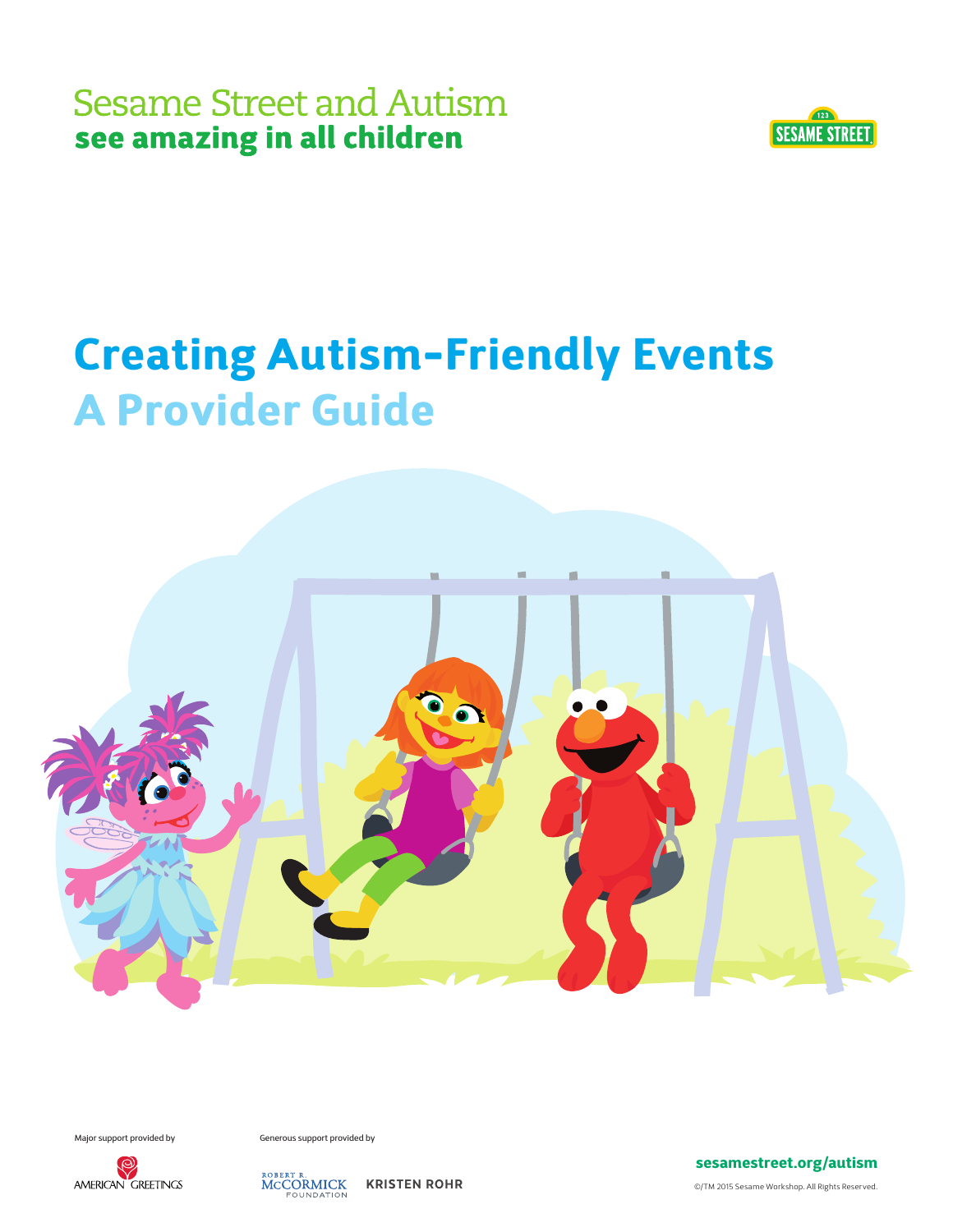

### Creating Autism-Friendly Events: A Provider Guide

**Dear Provider,**

**As part of the Sesame Street and Autism initiative, this guide was developed to help you in your work with all children and their families.** 

Imagine you're planning a trip to another country, especially one with a different language and dramatically different culture. Without knowing what to expect, or what you were going to do when you landed, you might feel pretty anxious! Similarly, a crowded room is often like a foreign country to people with autism, full of chaos and unpredictability. This guide will help you create calmer, happier transitions that will go a long way in making everyone, particularly children with autism, feel comfortable.

Transforming your space doesn't have to be expensive or require extensive preparation! Follow the simple tips and activities in this guide and you will see how easy it is to create autism-friendly events.

#### INSIDE YOU WILL FIND:

- **»** Tips on creating a welcoming space
- **»** Activity ideas
- **»** Tips on explaining autism to young children
- **»** Invitation template
- **»** Nametag template
- **»** Certificate template



Major support provided by Generous support provided by



ROBERT R.<br>MCCORMICK KRISTEN ROHR

#### sesamestreet.org/autism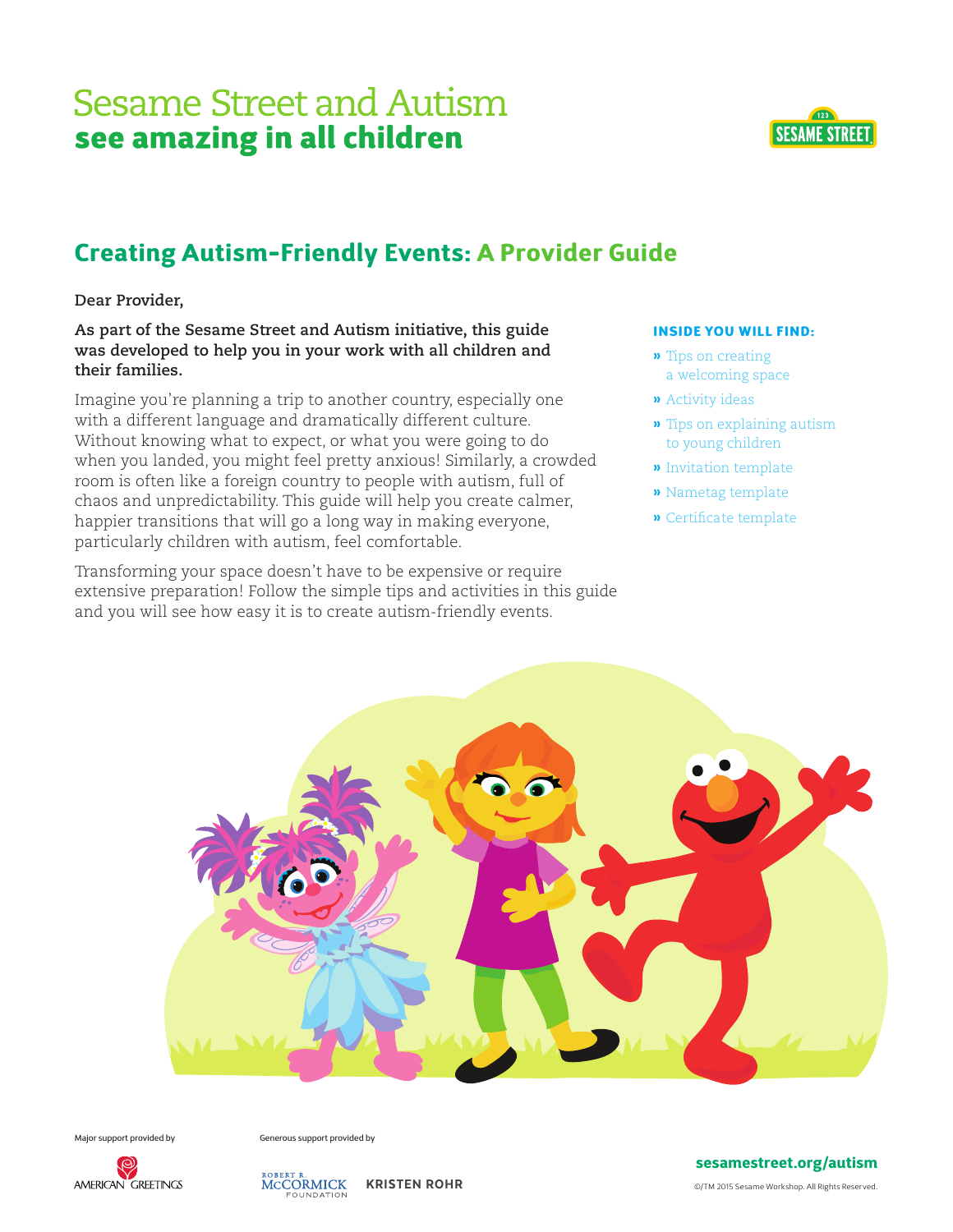

### A Welcoming Space

**Naturally, you'll want your site to feel welcoming to everyone! Here are some considerations for preparing your space and inviting participants into it.** 

#### CONSIDERING THE SPACE ITSELF

#### **Think about ways to help children avoid sensory overload at your event.**

- **»** Organize materials and group and label them with words or pictures to make them easier to locate.
- **»** Make it visually clear where children can be and where they should not be (areas that are off-limits should be clearly marked as such). You can use paper "footprints" to indicate places children should stand or walk.
- **»** Avoid having bright or flashing lights.
- **»** It's a great idea to have separate quiet areas and/or rooms, perhaps with beanbags, where children can calm down. Make sure that children have access to these rooms at their request and that they are aware of their existence as an option.
- **»** Choose an area without strong smells. For instance, it shouldn't smell of cleaner. Set a "fragrance-free" policy (so that participants refrain from wearing strong perfumes or colognes).

#### THE GREETING

#### **Start your event with a warm welcome to everyone:**

- **»** Speak quietly.
- **»** Address the child first and presume she understands you. If the child doesn't answer, you can take the lead from the caregiver.
- **»** A "high five" or handshake may not be the best way to say hello.
- **»** Remember that a child with autism may not look like they are paying attention when they actually are.
- **»** It may be helpful to hand something like a map or activity guide to the child as you greet them. You might create a bingo-like card on which children can check off, or put stickers on, areas they visit or activities they complete.



Major support provided by Generous support provided by



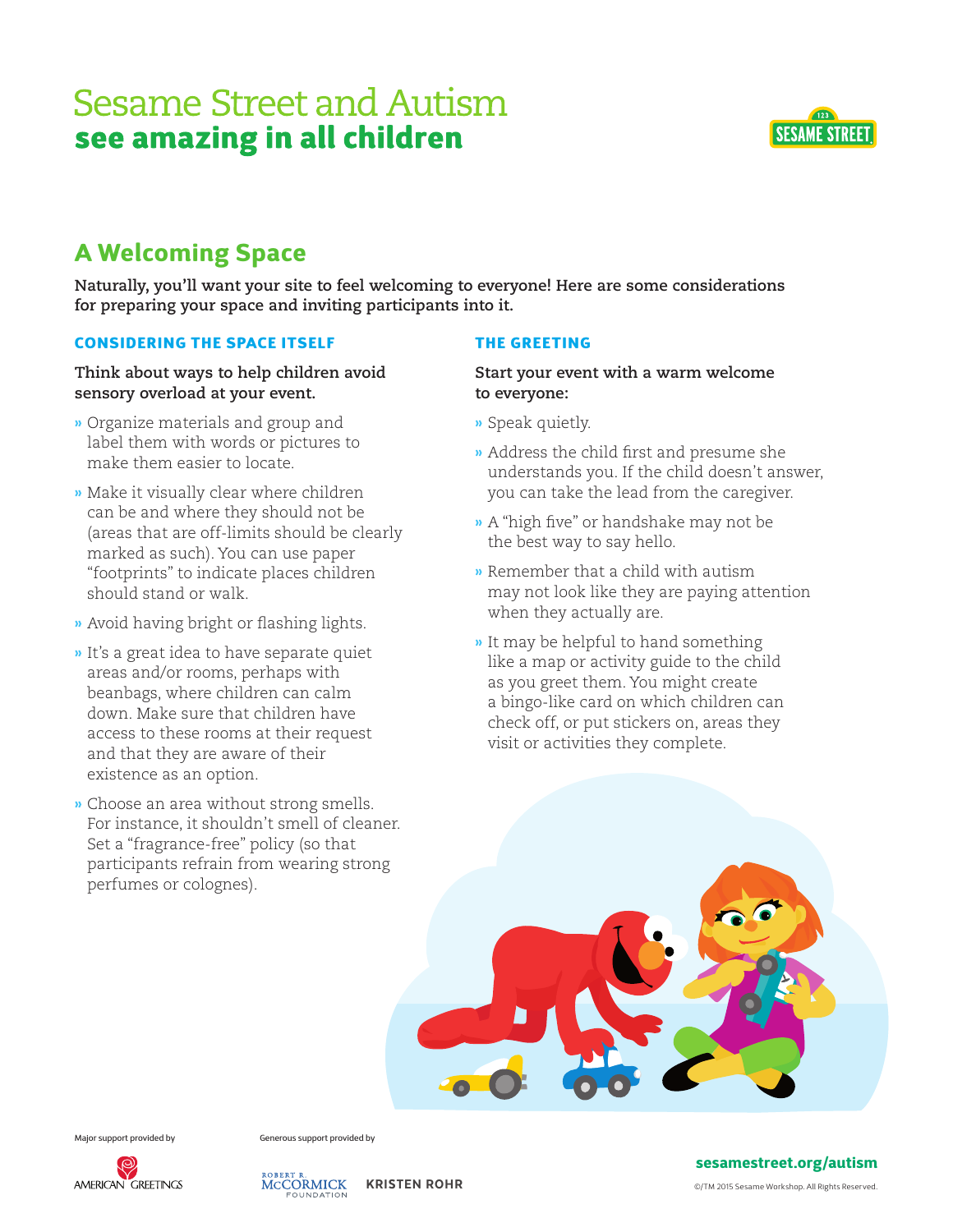

**When planning activities, there's plenty to think about. Here are some guiding ideas:** 

- **» Consider small-group activities** in which children won't be physically cramped. Sometimes less is more!
- **» Whenever possible, give all children roles in which they can be successful** (activities for nonverbal children might include distributing or collecting materials).
- **» Puzzles, blocks, spinning tops, bubbles, or books** might be good to have available.
- **» It's especially helpful when children know what to expect** and there is some routine or structure to an activity. Display pictures that show what to do in each step of an activity.



When planning activities, consider the strengths of children with autism. They may have:

 $\sqrt{123}$ 

**SESAME STREET** 

- **»** Strong visual skills
- **»** Understanding of (and memory for) concrete concepts, rules, sequences, and patterns
- **»** Long-term memory (and also good memory for details or facts, especially on a favorite topic)
- **»** Computer and technology skills
- **»** Musical, artistic, or mathematical ability
- **»** Intense concentration or focus (especially on a favorite activity!)
- **»** Ability to read at an early age



Major support provided by Generous support provided by



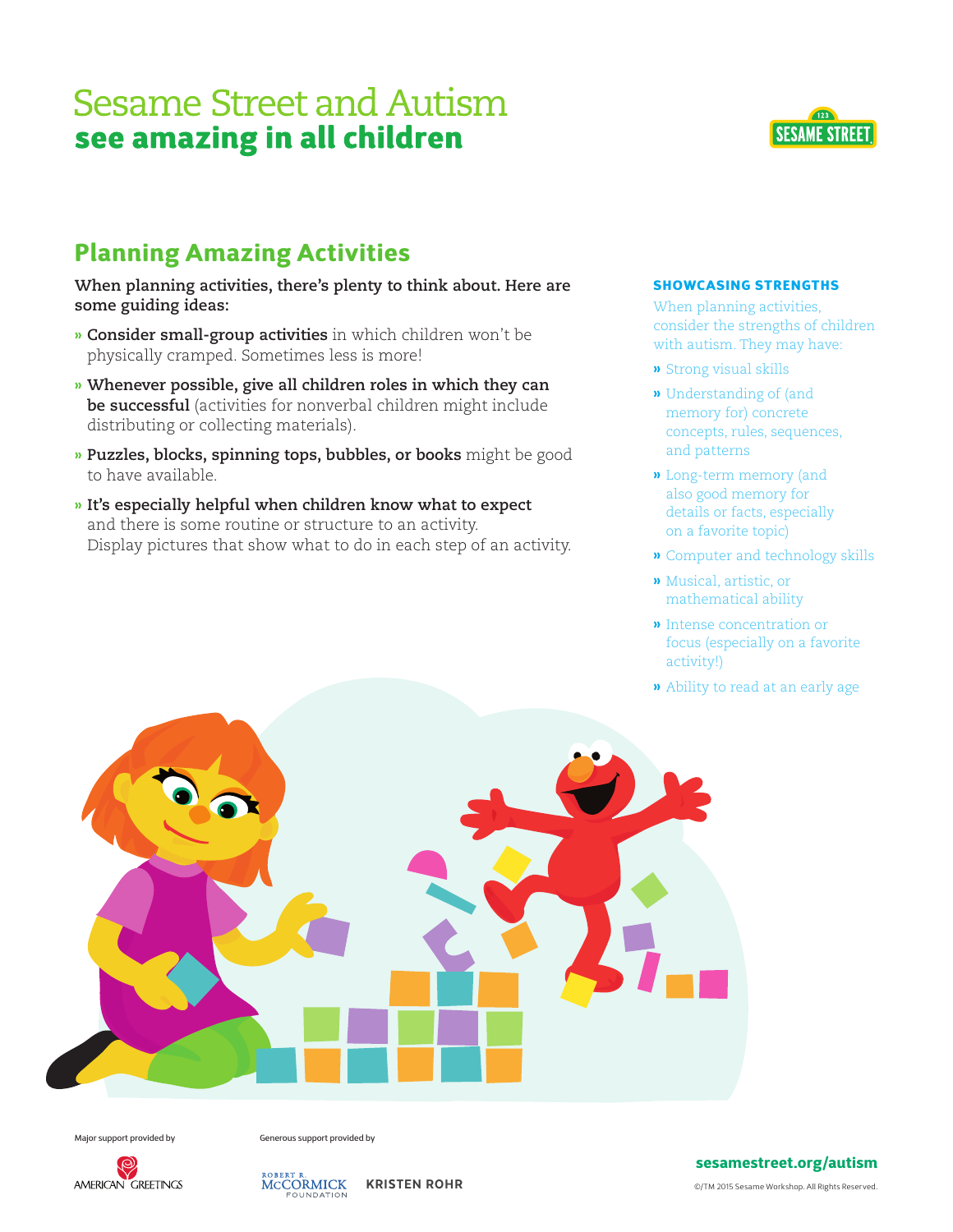

**Sensory tables can be a great way to "level the playing field" in a group setting and have all children doing something similar side by side—no conversation required!** 

You can fill the tables with:

- **»** shaving cream **»** water
- **»** pasta **»** leaves and pinecones
- 
- **»** rice **»** marbles
- **»** play dough **»** shredded paper
- **»** sand
- 
- Add cups, shovels, ice-cube trays, small plastic containers, tongs, small toys, sponges, plastic letters, and so on to get children interacting with the textures.

CAN ALSO BE THEMED TO YOUR EVENT. For instance, a back-to-school

SENSORY TABLES

night in the fall may include a sensory table with fall leaves, small gourds, pinecones, and so on. If children have trouble with any given texture, allow them to switch activities easily.

 $\sqrt{123}$ 

**SESAME STREET** 



Major support provided by Generous support provided by





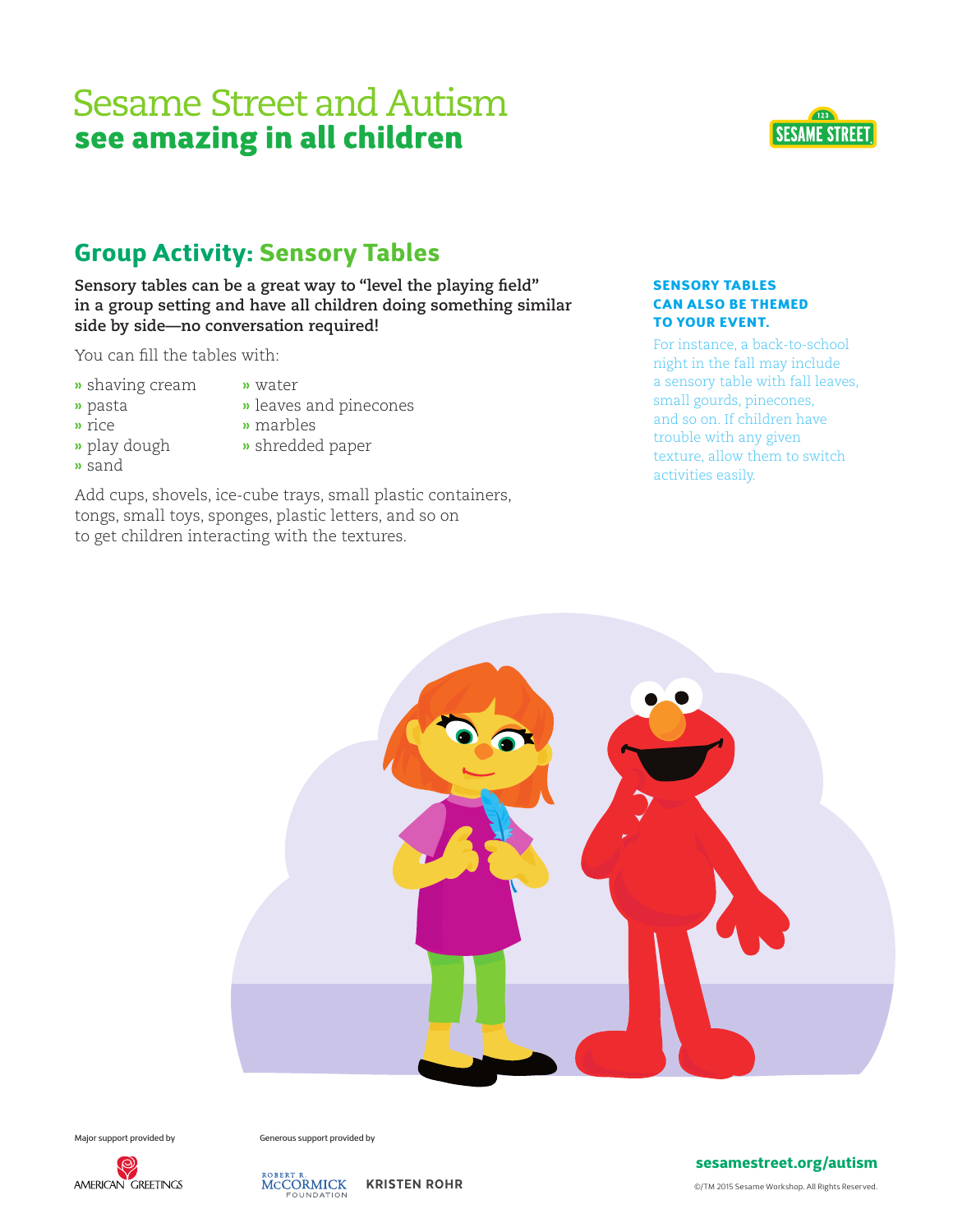

**Since children with autism are often visual learners, you can use this art activity to create a giant "mosaic" celebrating children's individual likes and special strengths (you might do this after watching the "Amazing" song video). Children can see, in a concrete way, how they are both the same and different from one another and know that they have each contributed something important to the mural.** 

- **1.** Put the paper on the floor or tape it to the wall.
- **2.** Spread out the magazines and the copies of the "Amazing Mosaic Muppets" pages. Have children read and color the copies of the pages, cut them out (children who can use scissors can cut, those who don't can tear or have a grown-up or volunteer help), and glue them to the paper.
- **3.** Invite children to look through the magazines to find images of things they like or things they're good at, and glue them onto the paper. They can write their names by their contribution(s), or dictate something to write.
- **4.** You might conclude by saying something such as, *Look how amazing we all are!*



**»** Large sheet of chart paper or butcher paper

**SESAME STREET** 

- **»** Lots of old magazines
- **»** Child-safe scissors
- **»** Stickers (optional)
- **»** Glue sticks
- **»** Crayons and markers
- **»** Copies of "Amazing Mosaic Muppets" printables (next pages of this guide)



Major support provided by Generous support provided by





#### sesamestreet.org/autism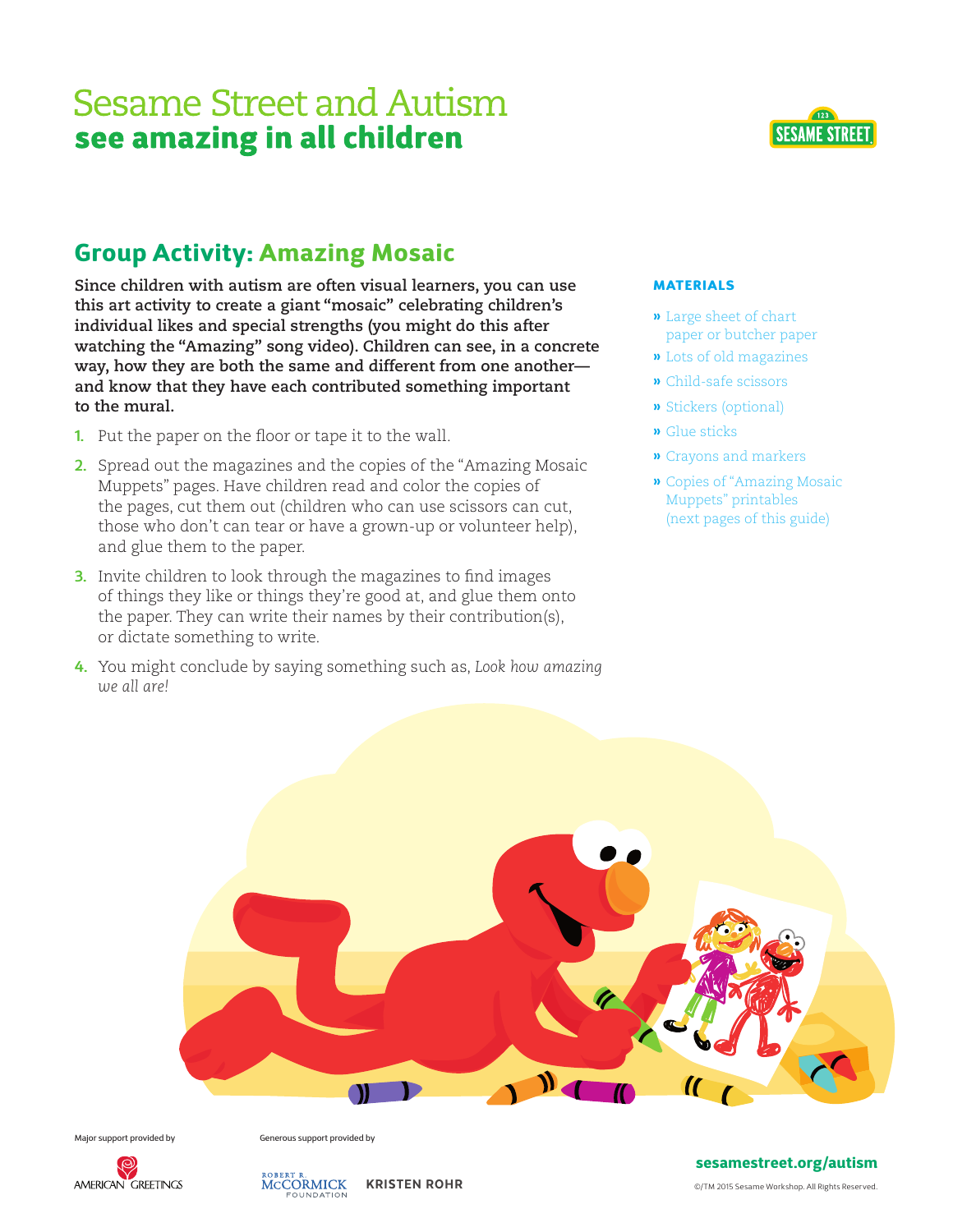

### Amazing Mosaic Muppets

**Color and cut out to use in a mural (see Group Activity: Amazing Mosaic page).** 



Major support provided by Generous support provided by



ROBERT R.<br>MCCORMICK KRISTEN ROHR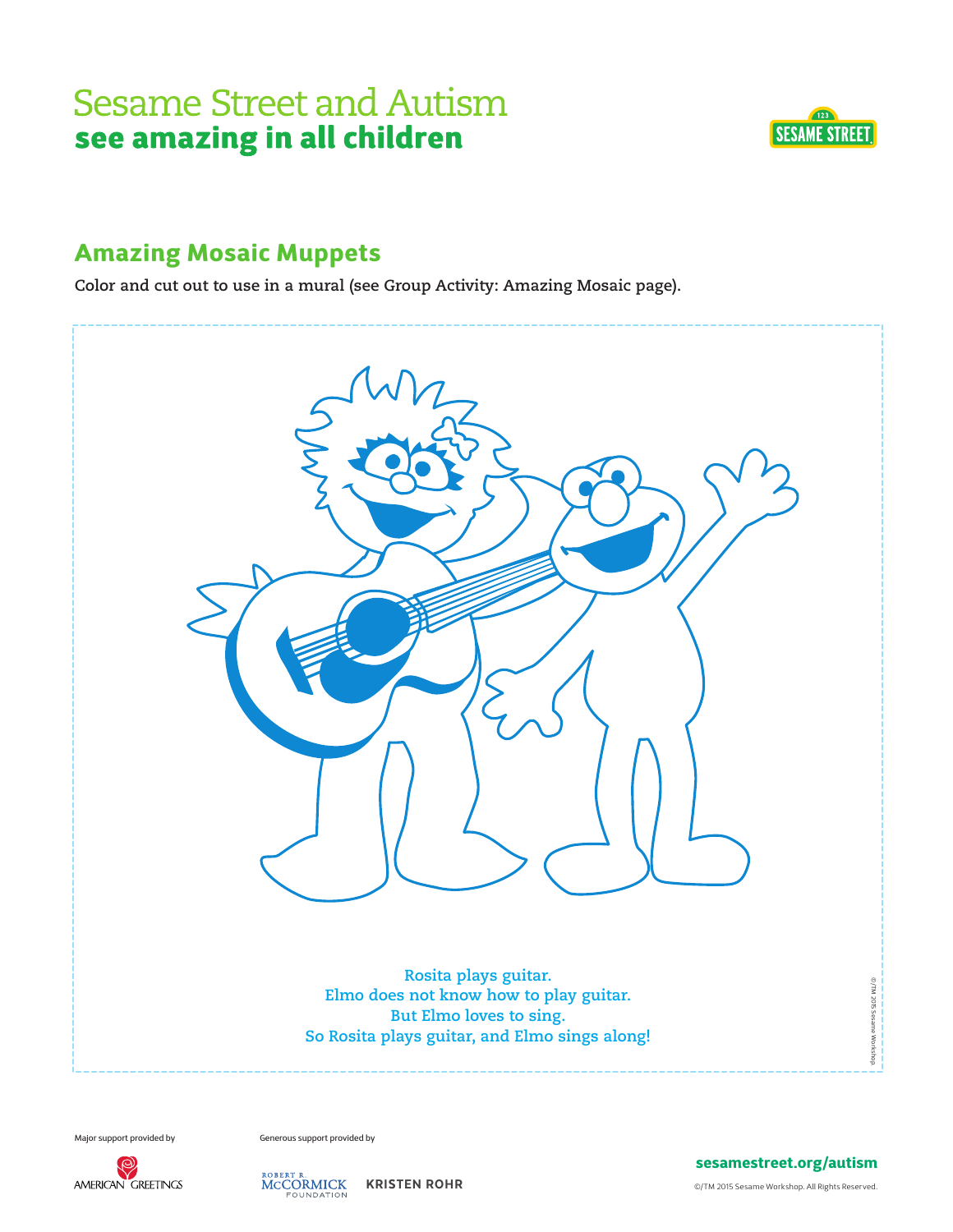

### Amazing Mosaic Muppets

**Color and cut out to use in a mural (see Group Activity: Amazing Mosaic page).** 



Major support provided by Generous support provided by



ROBERT R.<br>MCCORMICK KRISTEN ROHR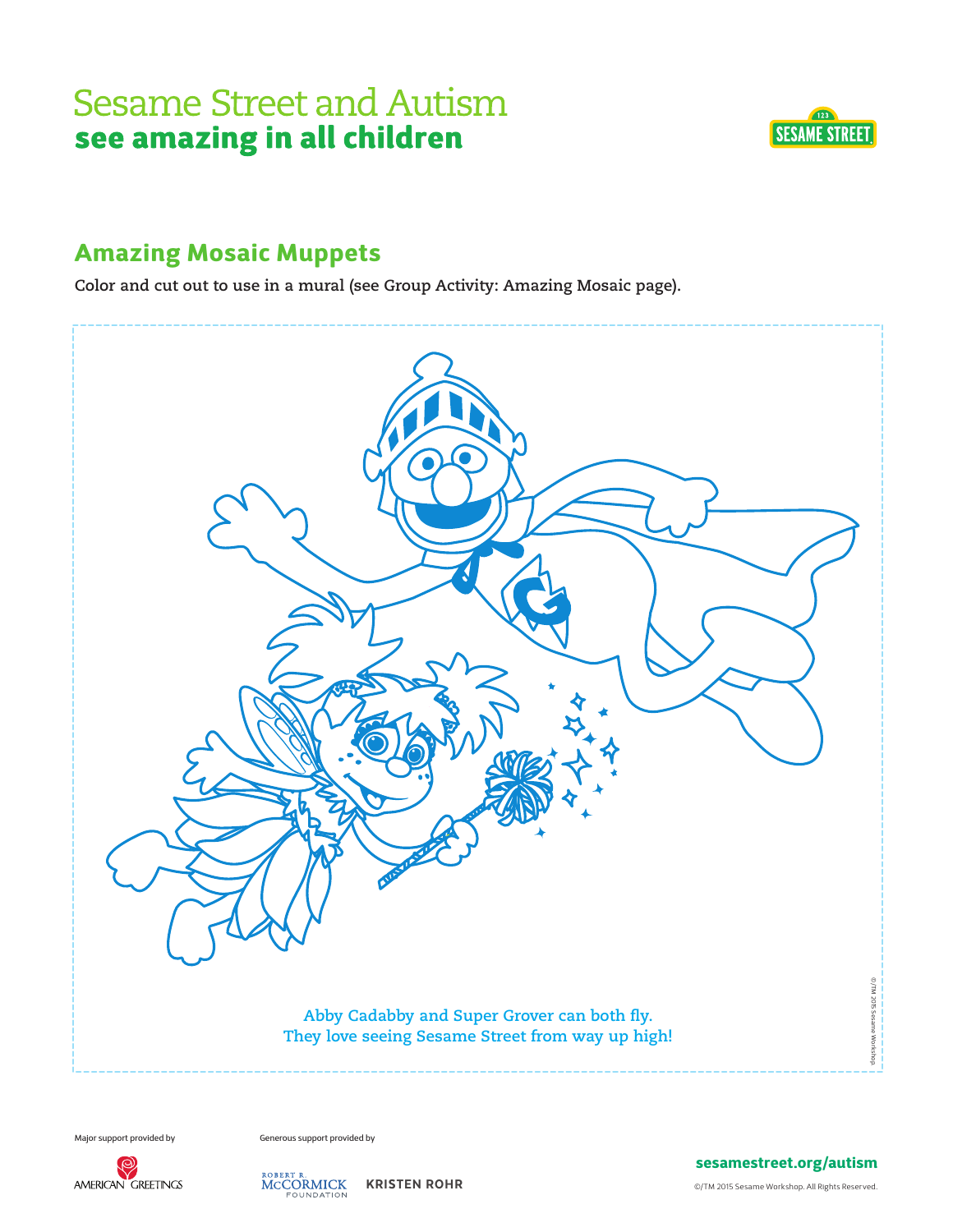

#### Amazing Mosaic Muppets

**Color and cut out to use in a mural (see Group Activity: Amazing Mosaic page).** 



Major support provided by Generous support provided by



ROBERT R.<br>MCCORMICK KRISTEN ROHR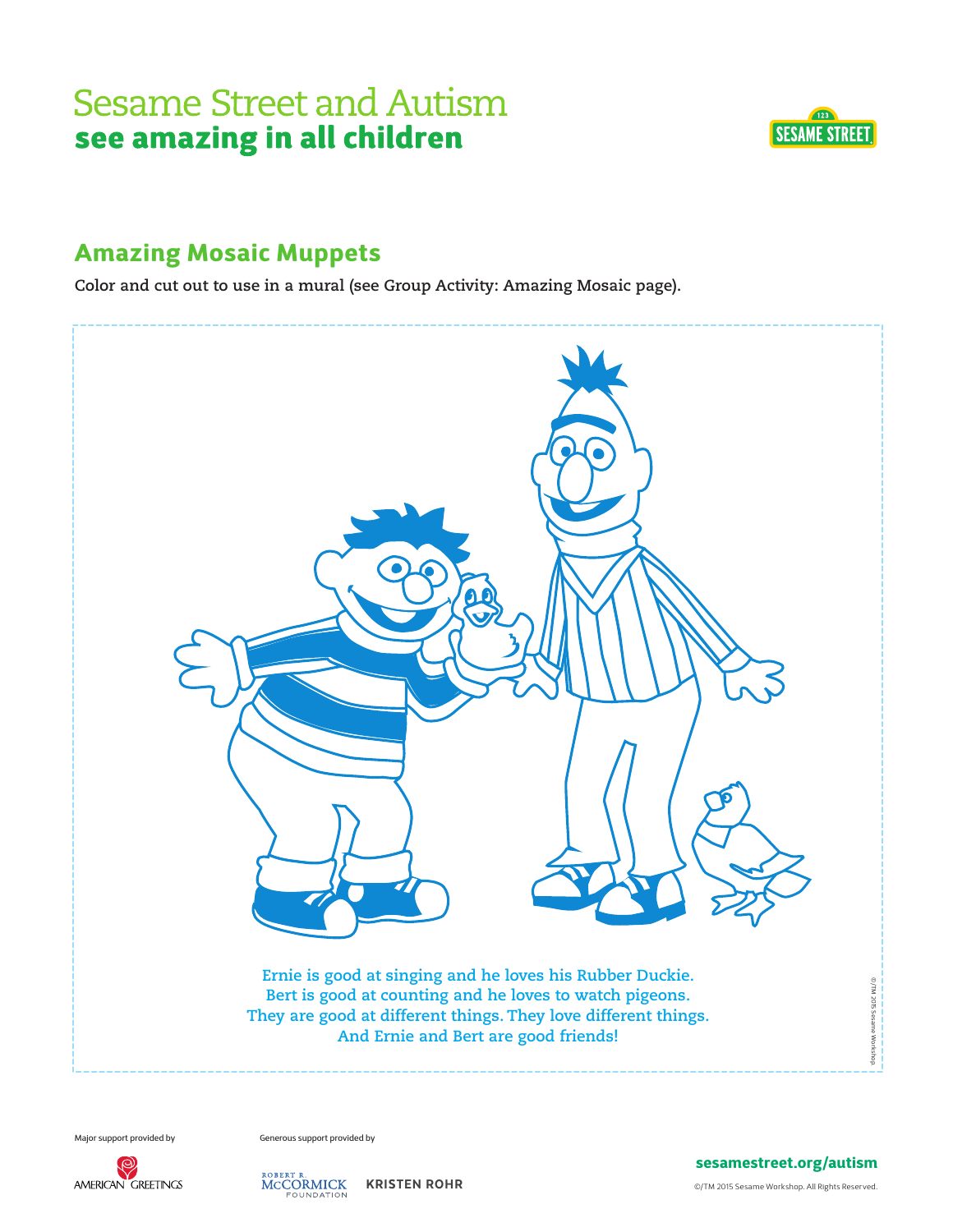

#### Amazing Mosaic Muppets

**Color and cut out to use in a mural (see Group Activity: Amazing Mosaic page).** 



Major support provided by Generous support provided by



ROBERT R.<br>MCCORMICK KRISTEN ROHR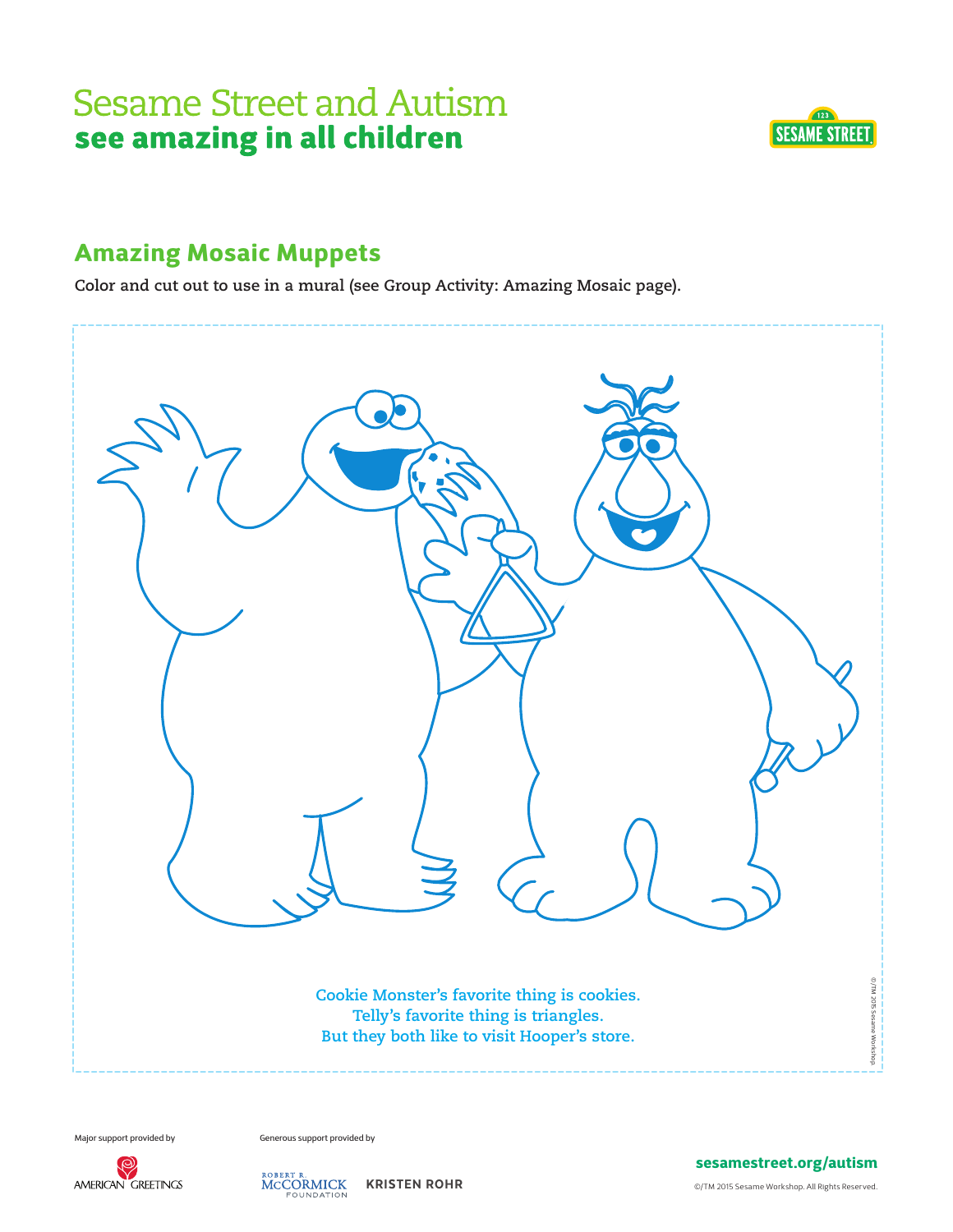

### Tip Sheet: Explaining Autism to Young Children

**Whether you're engaging with children with or without autism the following talking points can help you converse with all children about autism:**

- **» It's okay to be curious about people different from you.** We are all made differently. No one is the same. Isn't that neat?
- **» (Child's name)'s brain works differently than yours.** Your brain is like the boss of your body. It's what makes you *you*! The brain has an important job: it helps you make sense of the world around you.
- **» Your brain lets you understand everything you see, hear, smell, touch, and taste. The brain of a person with autism works differently** and that can make it hard to talk, listen, understand, play, and learn in the same way that others do. Many autistic people are good at remembering videos, drawing, reading, and many other things.
- **» Everyone with autism is different, the same way all children have differences.** Some children do things differently than others.
- **» People have other ways besides talking to tell us what they know and want.** When you see your friend hand flapping, rocking, or repeating noises, she may be trying to tell you something, or trying to calm down.

#### WHAT TO SAY TO A PARENT OF A CHILD WITH AUTISM

Adults who do not have children with autism may not always know "the right thing to say" to those who do. Here are some thoughtful ways to connect. Ask/say:

- **»** Is there anything I can do to help you out?
- **»** I'm here for you if you want to talk.
- **»** I don't know what you're going through, but I'm always willing to listen.
- **»** Whenever you need some time for yourself, I'd like to help out.
- **»** Can I offer to babysit so you and your spouse can go out to dinner?
- **»** …or offer any compliment that you would give to a typically developing child.



Major support provided by Generous support provided by



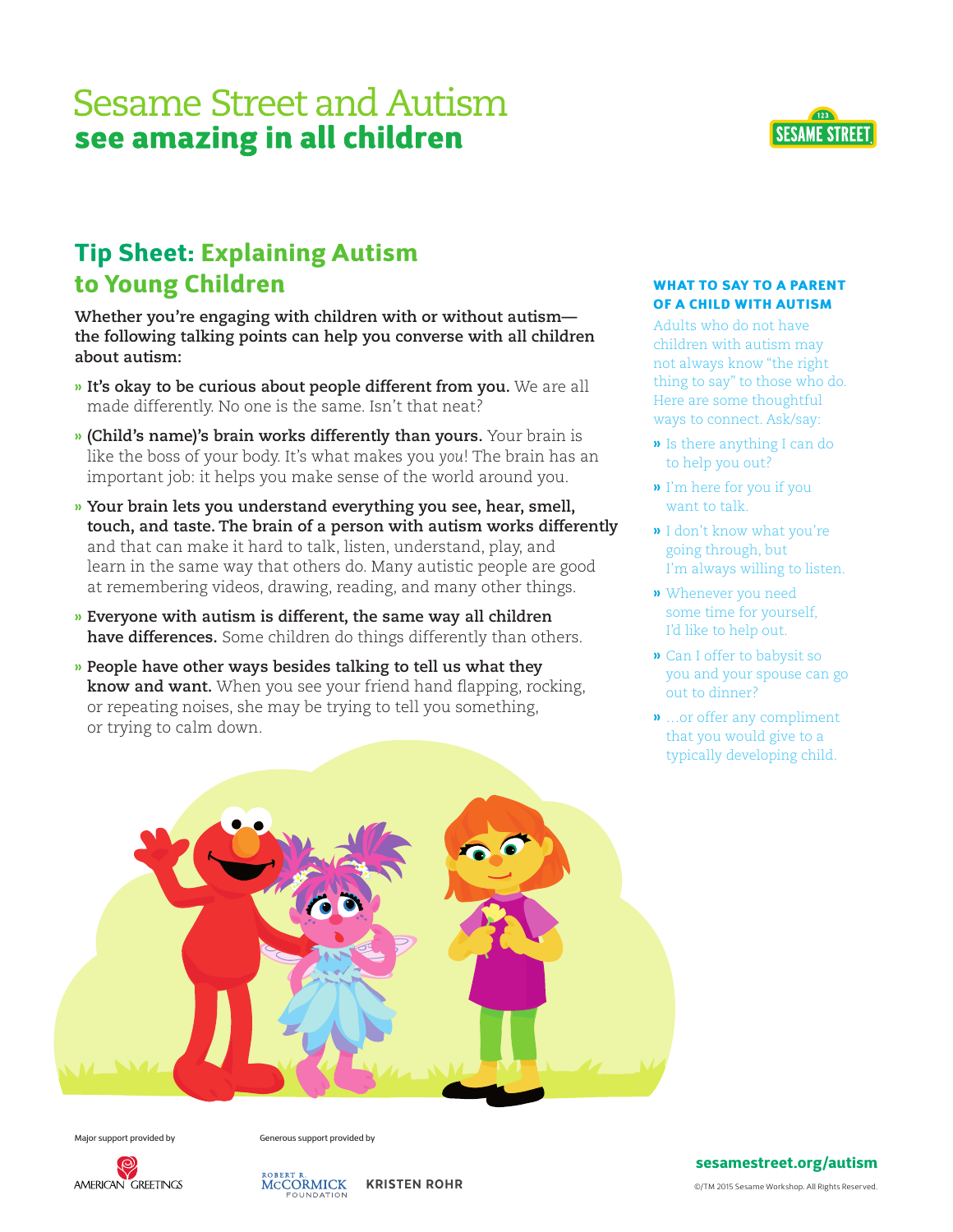

# You're Invited!

| $\frac{1}{2}$ To: |  |  |  |
|-------------------|--|--|--|
| » Date:           |  |  |  |
| » Time:           |  |  |  |
| » Place:          |  |  |  |
| More Info:        |  |  |  |
|                   |  |  |  |
|                   |  |  |  |
|                   |  |  |  |
|                   |  |  |  |
|                   |  |  |  |
|                   |  |  |  |
|                   |  |  |  |
|                   |  |  |  |
|                   |  |  |  |
|                   |  |  |  |
|                   |  |  |  |
|                   |  |  |  |

Major support provided by Generous support provided by



ROBERT R. **KRISTEN ROHR** KOMPATION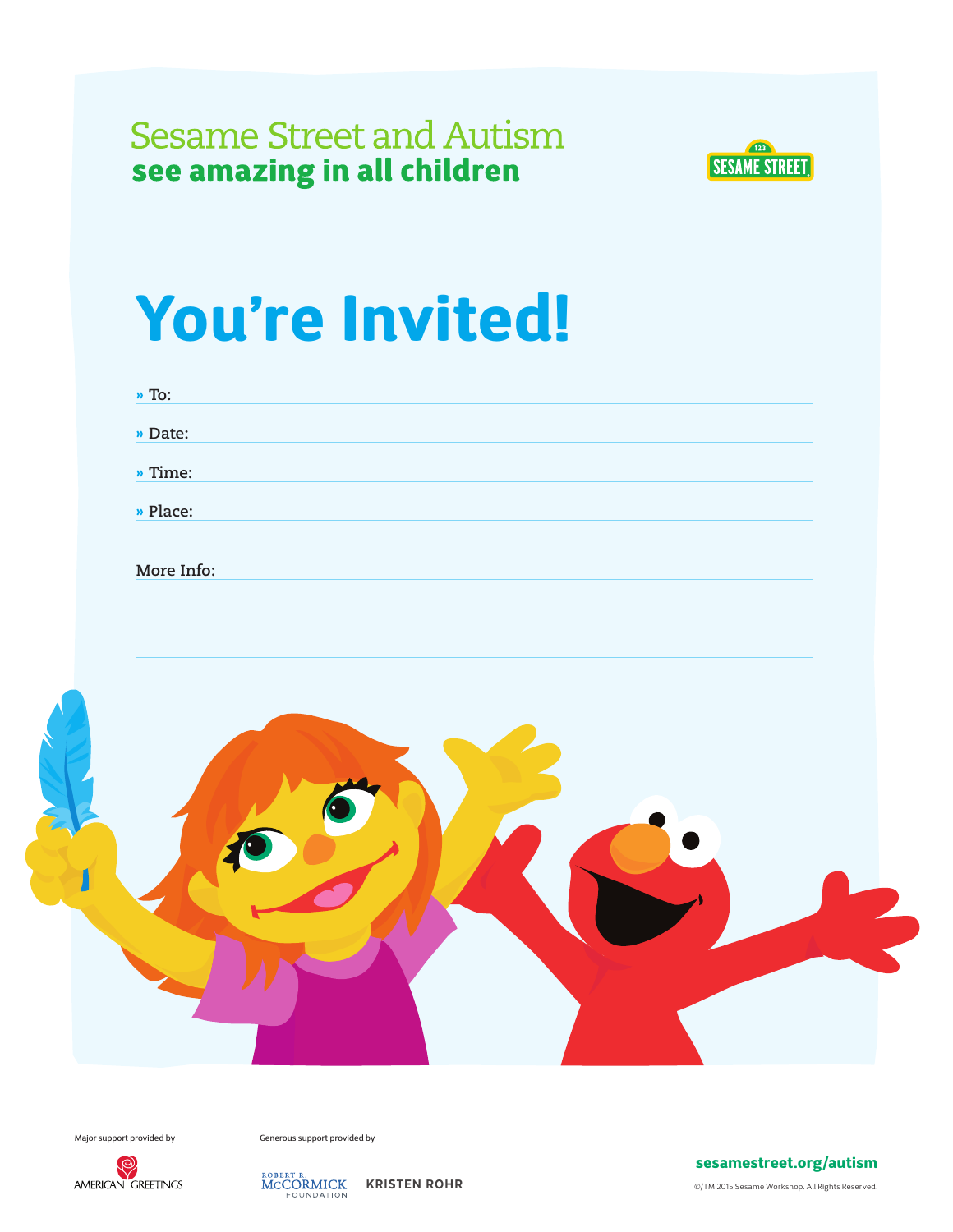### Hello, My Name Is

**Print these nametags on sticker paper and cut them apart. Use them to help participants introduce themselves.** 



Major support provided by Generous support provided by